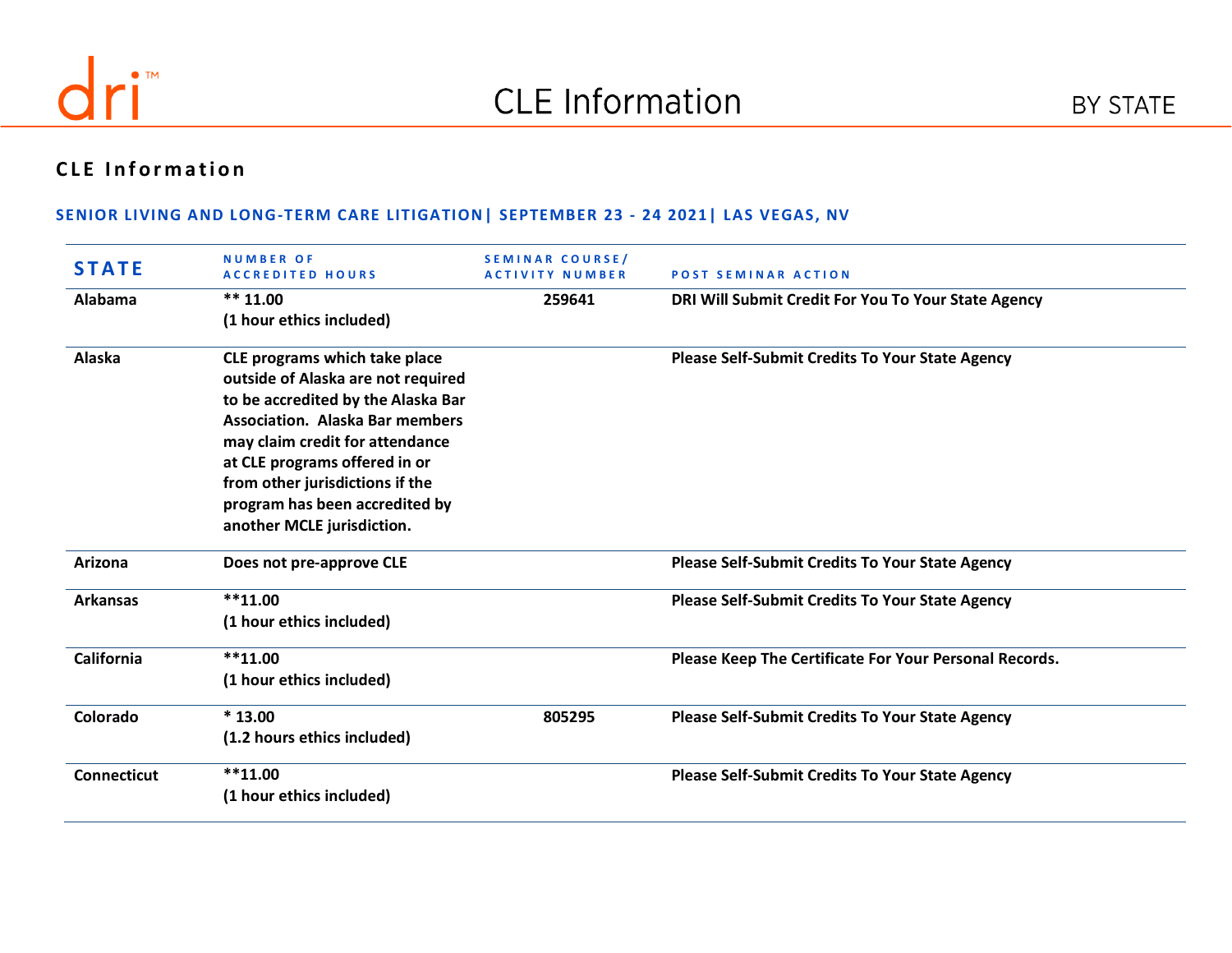| <b>STATE</b>    | <b>NUMBER OF</b><br><b>ACCREDITED HOURS</b> | SEMINAR COURSE/<br><b>ACTIVITY NUMBER</b> | <b>POST SEMINAR ACTION</b>                                                                                                    |
|-----------------|---------------------------------------------|-------------------------------------------|-------------------------------------------------------------------------------------------------------------------------------|
| <b>Delaware</b> | * Pending<br>(hours ethics included)        |                                           | DRI Will Submit Credit For You To Your State Agency                                                                           |
| <b>Florida</b>  | $*12.00$<br>(1 hour ethics included)        | 2107491N                                  | <b>Please Self-Submit Credits To Your State Agency</b>                                                                        |
| Georgia         | $*** 11.00$<br>(1 hour ethics included)     |                                           | Please Self-Submit Credits To Your State Agency                                                                               |
| <b>Hawaii</b>   | <b>DOES NOT Pre-APPROVE*</b>                |                                           | Attorneys will need to apply directly to the state. The fee for the<br>application is \$5.00 per credit hour. http://hsba.org |
| Idaho           | * Pending<br>(hours ethics included)        |                                           | DRI Will Submit Credit For You To Your State Agency                                                                           |
| <b>Illinois</b> | $**11.00$<br>(1 hours ethics included)      |                                           | Please Keep The Certificate For Your Personal Records.                                                                        |
| Indiana         | $*11.00$<br>(1 hour ethics included)        | 286295                                    | DRI Will Submit Credit For You To Your State Agency                                                                           |
| lowa            | $*11.00$<br>(1 hour ethics included)        | 368872                                    | <b>Please Self-Submit Credits To Your State Agency</b>                                                                        |
| <b>Kansas</b>   | $*13.00$<br>(1 hour ethics included)        | 183045                                    | Please Self-Submit Credits To Your State Agency                                                                               |
| Kentucky        | $*11.00$<br>(1 hour ethics included)        | 235181                                    | Please Self-Submit Credits To Your State Agency                                                                               |
| Louisiana       | $*11.00$<br>(1 hour ethics included)        | 0106210923                                | DRI Will Submit Credit For You To Your State Agency                                                                           |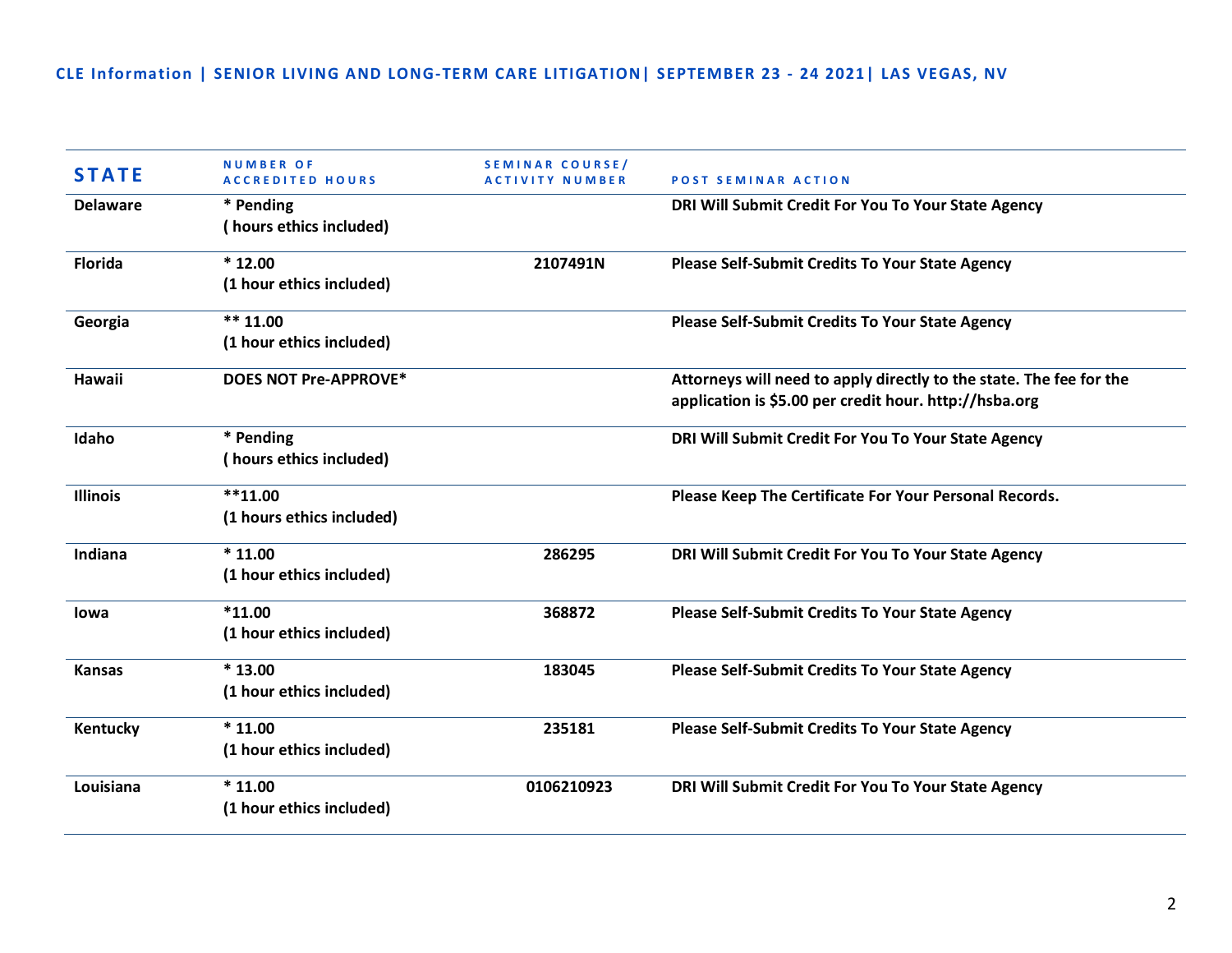| <b>STATE</b>         | <b>NUMBER OF</b><br><b>ACCREDITED HOURS</b>                                                                                                                                                                     | SEMINAR COURSE/<br><b>ACTIVITY NUMBER</b> | <b>POST SEMINAR ACTION</b>                             |
|----------------------|-----------------------------------------------------------------------------------------------------------------------------------------------------------------------------------------------------------------|-------------------------------------------|--------------------------------------------------------|
| <b>Maine</b>         | *Pending<br>(hour ethics included)                                                                                                                                                                              |                                           | <b>Please Self-Submit Credits To Your State Agency</b> |
| <b>Minnesota</b>     | $*11.00$<br>(1 hour ethics included)                                                                                                                                                                            | 412276                                    | <b>Please Self-Submit Credits To Your State Agency</b> |
| <b>Mississippi</b>   | * Pending<br>(hour ethics included)                                                                                                                                                                             |                                           | Please Self-Submit Credits To Your State Agency        |
| <b>Missouri</b>      | $*13.20$<br>(1.20 hours ethics included)                                                                                                                                                                        |                                           | <b>Please Self-Submit Credits To Your State Agency</b> |
| <b>Montana</b>       | *Pending<br>(hour ethics included)                                                                                                                                                                              |                                           | Please Self-Submit Credits To Your State Agency        |
| <b>Nebraska</b>      | $*11.00$<br>(1 hour ethics included)                                                                                                                                                                            | 217503                                    | DRI Will Submit Credit For You To Your State Agency    |
| <b>Nevada</b>        | ** NV only grants credit after the<br>individual NV attorney has<br>submitted the General Certificate<br>of Attendance to the Nevada<br><b>Board of CLE.</b>                                                    |                                           | Please Self-Submit Credits To Your State Agency        |
| <b>New Hampshire</b> | As of the new reporting year<br>starting July 1, 2014, attorneys<br>will be reporting their own<br>attendance to programs on a new<br>online system. There will no<br>longer be sponsor accreditation in<br>NH. |                                           | DRI Will Submit Credit For You To Your State Agency    |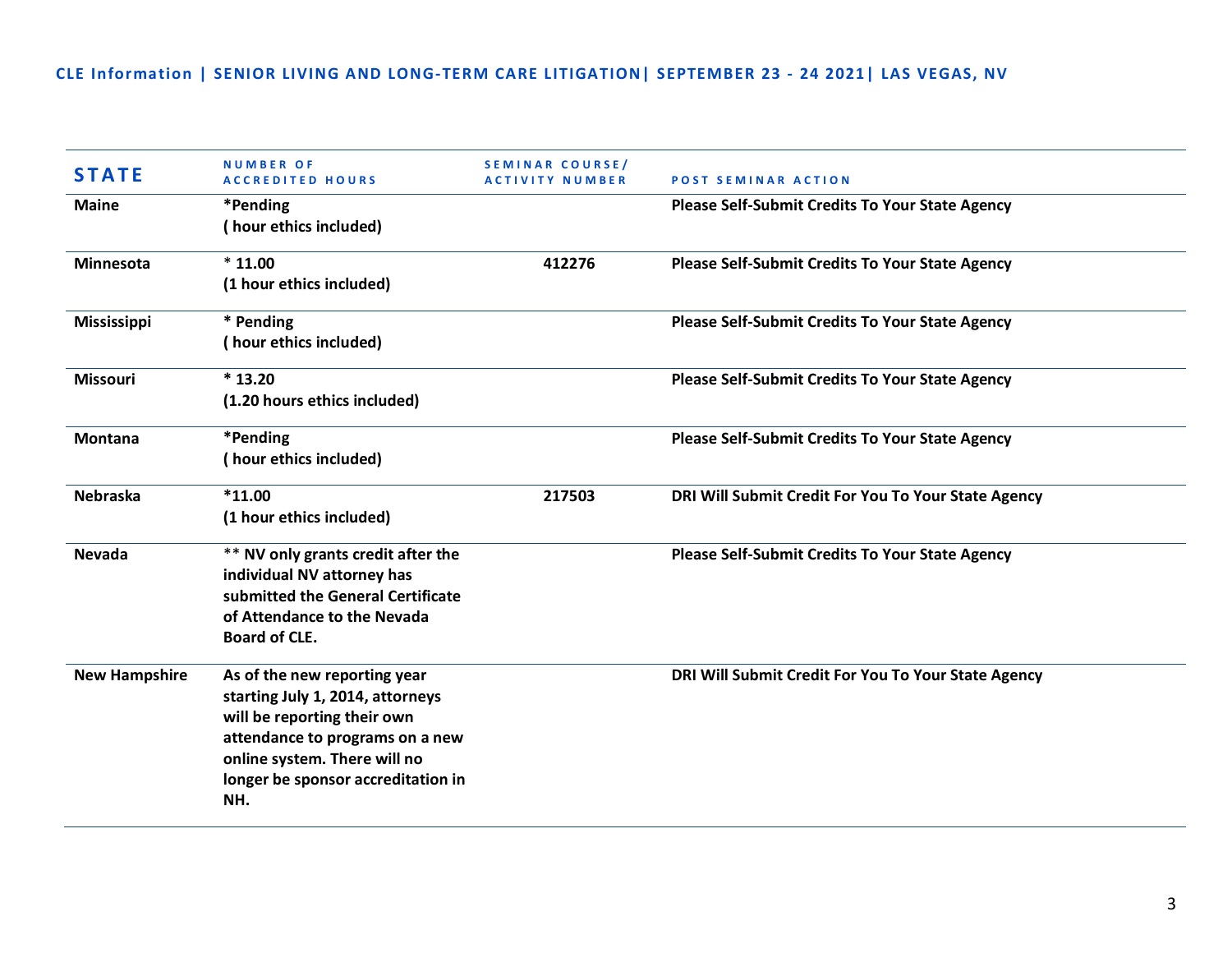| <b>STATE</b>          | <b>NUMBER OF</b><br><b>ACCREDITED HOURS</b> | <b>SEMINAR COURSE/</b><br>ACTIVITY NUMBER | <b>POST SEMINAR ACTION</b>                             |
|-----------------------|---------------------------------------------|-------------------------------------------|--------------------------------------------------------|
| <b>New Jersey</b>     | $*13.20$                                    |                                           | Please Keep The Certificate For Your Personal Records. |
|                       | (1.2 hours ethics included)                 |                                           |                                                        |
| <b>New Mexico</b>     | $**11.00$                                   |                                           | DRI Will Submit Credit For You To Your State Agency    |
|                       | (1 hours ethics included)                   |                                           |                                                        |
| New Yorkt             | *** 13.00                                   |                                           | Please Keep The Certificate For Your Personal Records. |
|                       | (1 hour ethics included)                    |                                           |                                                        |
|                       | <b>Under NY's "Approved</b>                 |                                           |                                                        |
|                       | Jurisdiction" Policy. California            |                                           |                                                        |
|                       | being an Approved Jurisdiction.             |                                           |                                                        |
| <b>North Carolina</b> | $*11.00$                                    | 45                                        | <b>Please Self-Submit Credits To Your State Agency</b> |
|                       | (1 hour ethics included)                    |                                           |                                                        |
| <b>North Dakota</b>   | $*11.00$                                    | 20210923DRI                               | DRI Will Submit Credit For You To Your State Agency    |
|                       | (1 hour ethics included)                    |                                           |                                                        |
| Ohio                  | $*11.00$                                    | 473061                                    | DRI Will Submit Credit For You To Your State Agency    |
|                       | (1 hour professional conduct                |                                           |                                                        |
|                       | included)                                   |                                           |                                                        |
| <b>Oklahoma</b>       | $*13.00$                                    | 122392                                    | DRI Will Submit Credit For You To Your State Agency    |
|                       | (1 hour ethics included)                    |                                           |                                                        |
| Oregon                | * Pending                                   |                                           | DRI Will Submit Credit For You To Your State Agency    |
|                       | (hours ethics included)                     |                                           |                                                        |
| Pennsylvania          | $*11.00$                                    |                                           | DRI Will Submit Credit For You To Your State Agency    |
|                       | (1 hour ethics included)                    |                                           |                                                        |
|                       |                                             |                                           |                                                        |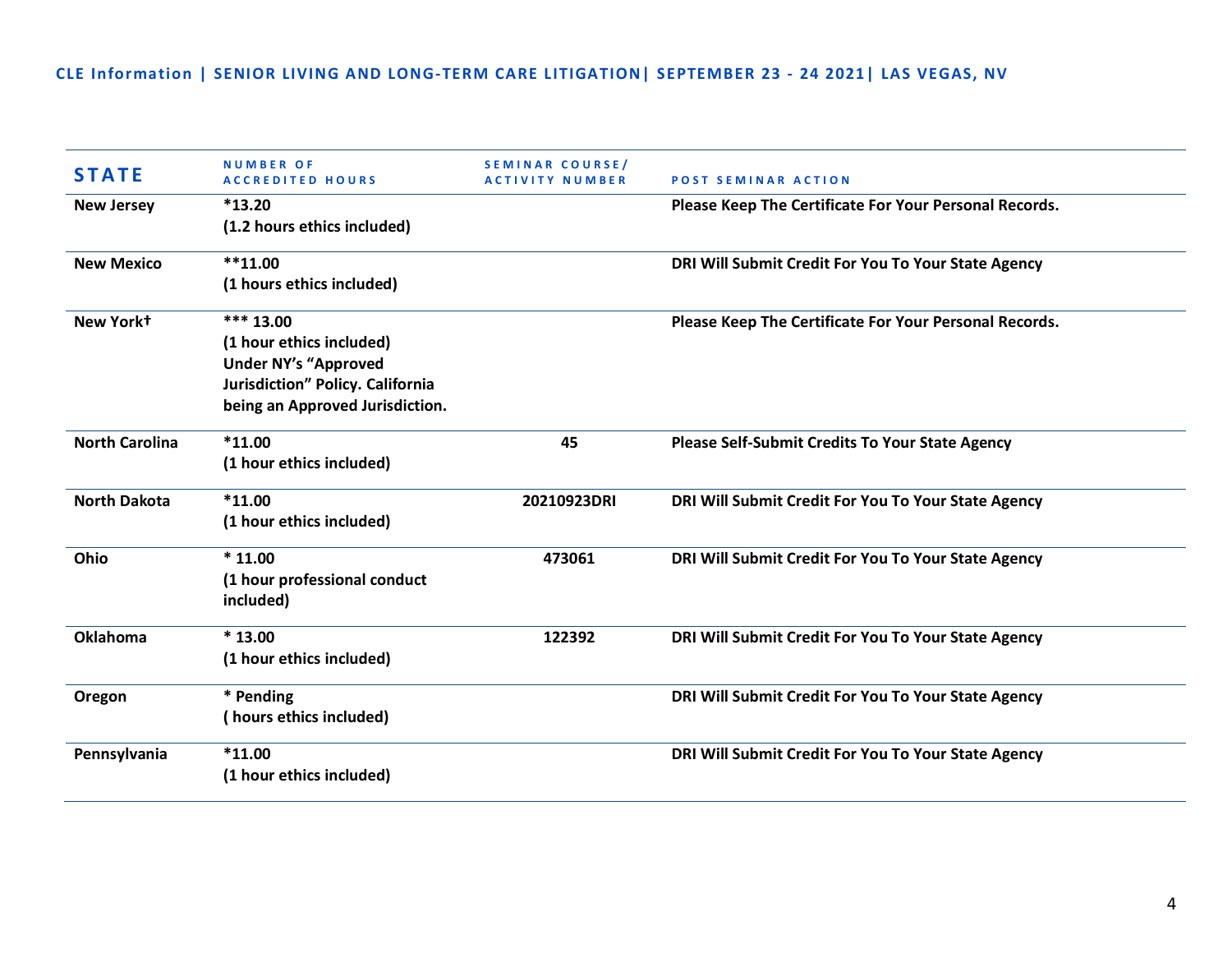| <b>STATE</b>          | <b>NUMBER OF</b><br><b>ACCREDITED HOURS</b>                            | SEMINAR COURSE/<br><b>ACTIVITY NUMBER</b> | <b>POST SEMINAR ACTION</b>                             |
|-----------------------|------------------------------------------------------------------------|-------------------------------------------|--------------------------------------------------------|
| <b>Rhode Island</b>   | * Pending<br>(hours ethics included)                                   |                                           | <b>Please Self-Submit Credits To Your State Agency</b> |
| <b>South Carolina</b> | $*11.00$<br>(1 hour ethics included)                                   | 219791                                    | <b>Please Self-Submit Credits To Your State Agency</b> |
| <b>Tennessee</b>      | * Pending<br>(hours dual credit included)                              |                                           | DRI Will Submit Credit For You To Your State Agency    |
| <b>Texas</b>          | ** Pending<br>(hours ethics included)                                  |                                           | DRI Will Submit Credit For You To Your State Agency    |
| Utah                  | * Pending<br>(hours ethics included)                                   |                                           | DRI Will Submit Credit For You To Your State Agency    |
| Vermont               | $***11.00$<br>(1 hours ethics included)                                |                                           | Please Keep The Certificate For Your Personal Records. |
| Virginia              | * Pending<br>(hours ethics included)                                   |                                           | <b>Please Self-Submit Credits To Your State Agency</b> |
| Washington            | *Pending<br>(hours ethics included)                                    |                                           | Please Self-Submit Credits To Your State Agency        |
| <b>West Virginia</b>  | $*13.20$<br>(1.2 hours ethics included)                                |                                           | DRI Will Submit Credit For You To Your State Agency    |
| Wisconsin             | *Pending<br>(hours ethics and professional<br>responsibility included) |                                           | <b>Please Self-Submit Credits To Your State Agency</b> |
| Wyoming               | $*11.00$<br>(1 hour ethics included)                                   |                                           | Please Self-Submit Credits To Your State Agency        |